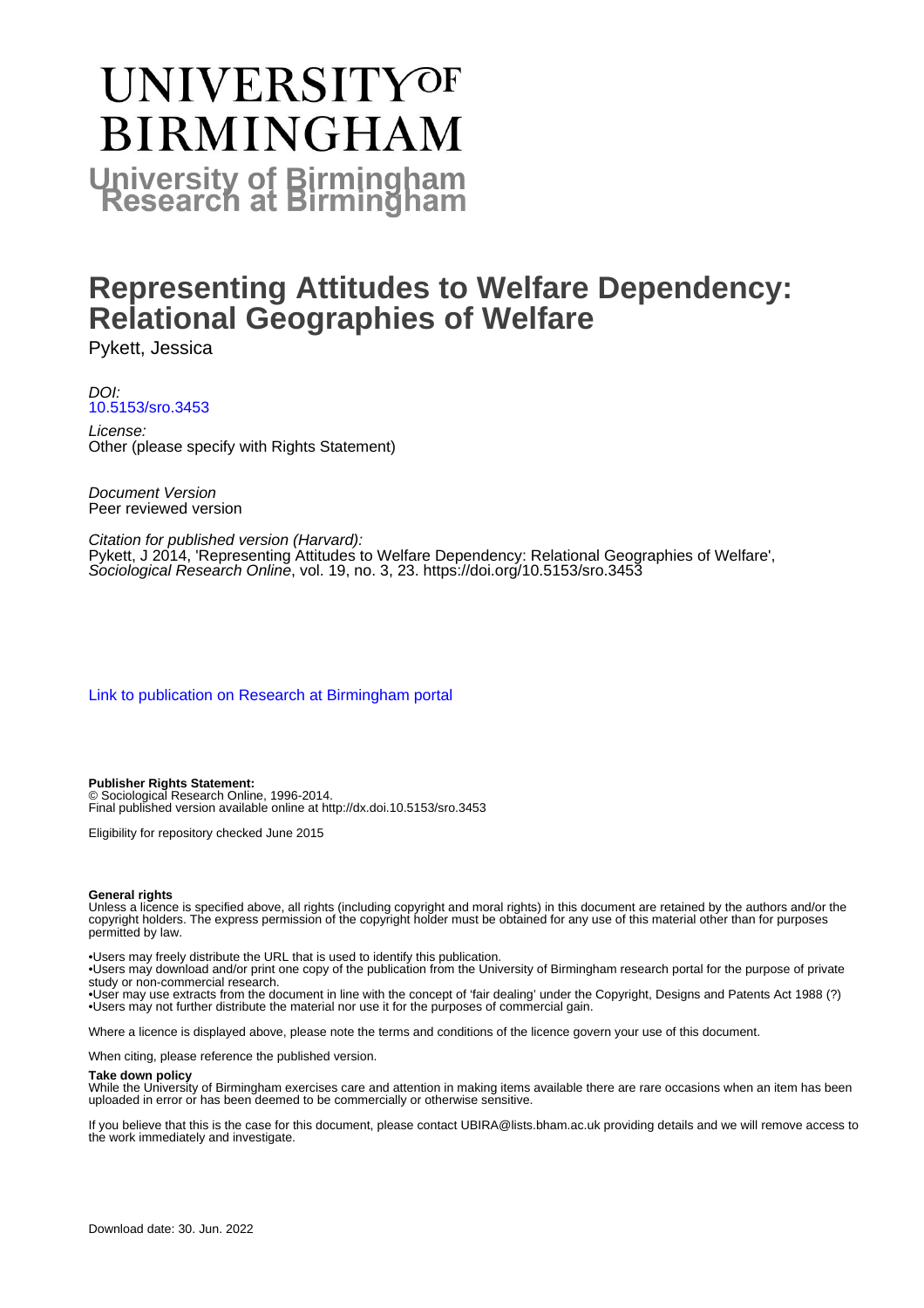### **Representing attitudes to welfare dependency: relational geographies of welfare\_revised**

**Submitted to the SRO Rapid Response Call: 'Representations of the Poor and the Politics of Welfare Reform - 'Benefits Street' and Beyond', 10 April 2014**

**Keywords: worklessness, welfare dependency, welfare conditionality, media representations, behaviour change**

**Abstract:** This article outlines the recent circulation of media images and discourse relating to characters pre-figured as 'welfare dependents' and reaction to *Benefits Street*. The article provides a brief overview of sociological analysis of such representations of apparently spiralling 'cultures of dependency' and proposes an alternative relational geography approach to understanding existing welfare dynamics. It describes a shift from putative welfare dependency, to dependency on geographically uneven employment opportunities, low-wage dependency and dependency on a new migrant division of labour. It then contrasts this relational geography approach with the increasingly behaviourist overtones of contemporary welfare reform, which began under New Labour and have accelerated under the Coalition government since 2010 and are in part reliant on the aforementioned media images in securing public acceptance. The article concludes by speculating on the apparent importance of *Benefits Street* in marking the possible 'end times' for the welfare state as we knew it.

### **Representing attitudes to welfare dependency: relational geographies of welfare**

'If working people ever get to discover where their tax money really ends up, at a time when they find it tough enough to feed their own families, let alone those of workshy scroungers, then that'll be the end of the line for our welfare state gravy train.' (James Delingpole 2014)

The reaction of right-wing journalists to the airing of Channel 4's *Benefits Street* in January this year, was predictable enough. This six-part documentary followed the fortunes of a group of low-income and welfare claimant residents of James Turner Street, in Winson Green, Birmingham – said to be one of Britain's most 'benefit-dependent' streets [2]. The series created something of a media storm, a twitter 'backlash' and a wider debate about the character traits, personal responsibilities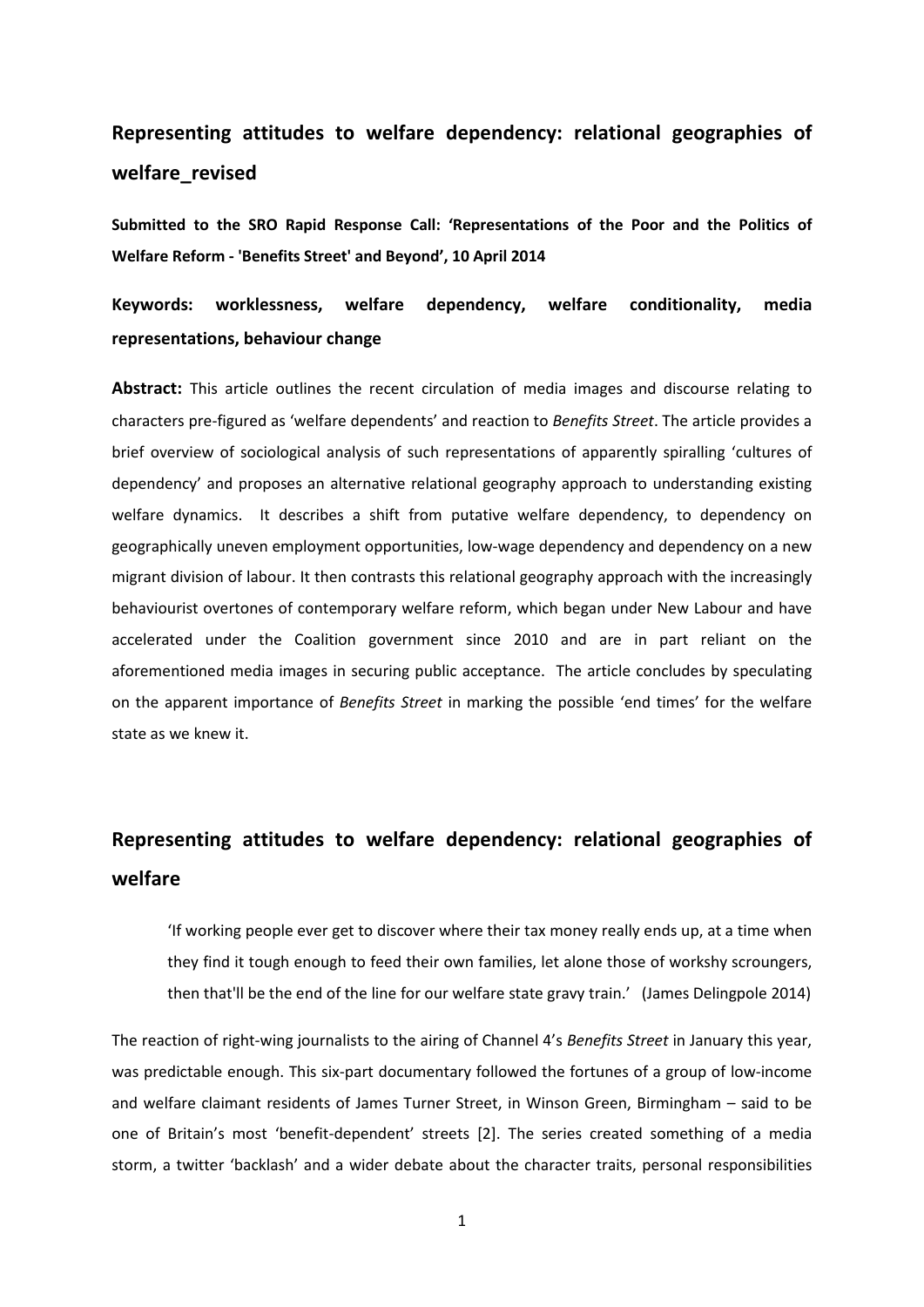and lifestyles of those people featured, casting a spotlight over many intimate facets of their daily lives. The public reaction to the show motivated a campaign by third sector organisations (the 'lavishly pampered charities sector', as Delingpole would have it) to challenge media stereotyping of welfare claimants. After a sustained period of denigrating and responsibilizing the poor, arguably heightening over the last two decades, it is perhaps no surprise that the attitudes of the mainstream media, the right-wing press, the Conservative-led coalition government, and the 'general public' seem to have largely converged. *Accessing* public opinion is by no means a straightforward endeavour (Osborne and Rose 1999), and much work remains to be done in establishing the links between the public, media and public policy. After briefly outlining the recent circulation of media images and discourse relating to characters pre-figured as 'welfare dependents' and representations of the notion of spiralling 'cultures of dependency', this article proposes a relational approach to understanding existing geographies of welfare. In so doing, the second section describes a growing shift from putative welfare dependency, to dependency on geographically uneven employment opportunities, low-wage dependency and dependency on a new migrant division of labour. It contrasts this relational geography approach with the increasingly behaviourist overtones of contemporary welfare reform, which began under New Labour and have accelerated under the Coalition government since 2010. The article concludes by speculating on the apparent importance of *Benefits Street* in marking the possible 'end times' for the welfare state as we knew it.

### **Telling welfare stories**

Sociological critique of media discourses relating to welfare 'dependency', the 'underclass' and more generally, the poor is well established (e.g. Kelly 1998; Misra *et al.* 2003; Tyler 2008). Much of this work offers a semiotic analysis of media imagery, linguistic devices and the political symbolism through which stereotypes are reproduced, welfare stories are re-told and specific welfare 'characters' imagined. For sociologist, Imogen Tyler (2008), the depiction of the character of Vicky Pollard in the popular BBC series *Little Britain* is one such example which on cultivates feelings of disgust, and ridicules the unruly bodies and 'weak' morals of working-class mothers. The fictional invention of comedians and writers, David Walliams, Matt Lucas and Andy Riley, Vicky Pollard appeared on on UK television from 2003 to 2006 and has become a popular cultural reference point for political debates concerning welfare reform [1]. Vicky Pollard is shown as a teenage mother of many children, who at one point swaps her child for a pop music CD. She is depicted as over-weight, sexually promiscuous and poorly educated. . This kind of media representation creates a personal typology described as being a 'chav'. This label carries with it the visible markers, behavioural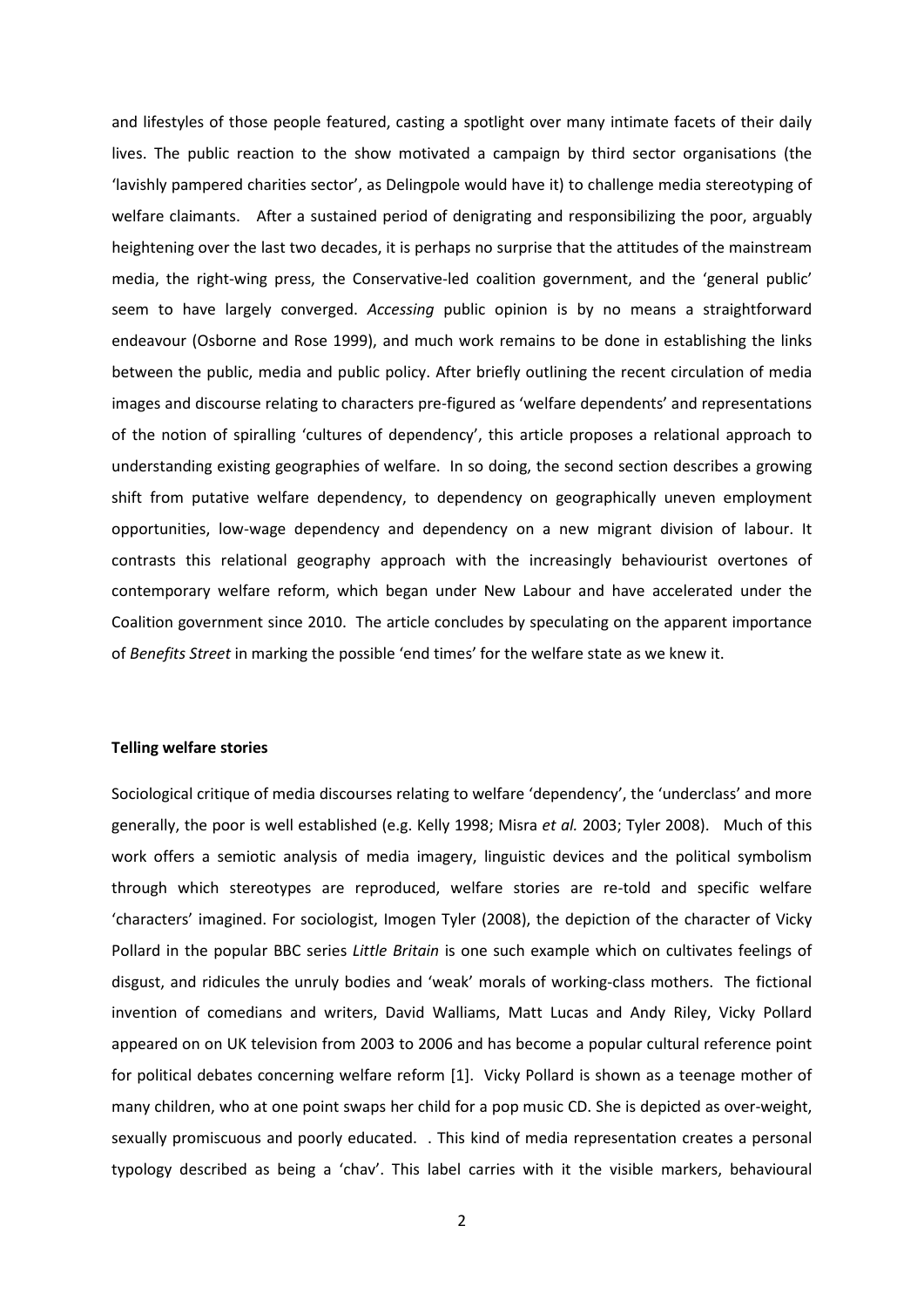features and character traits associated with being poor and/or working class. The term has entered not only everyday language, specific 'chav-bashing' websites, but also apparently serious policy debates and the broadsheet and tabloid press alike. The term has sprung a wealth of critical commentary (e.g. Runnymede 2009; Jones 2011) relating to the cultural and economic denigration of the white working-class in particular – reflecting earlier interventions on the role of popular disgust in the production and maintenance of class distinctions (Lawler, 2005; Elias 1994 [1969]).

Teenage mothers appear to have a long-held significance in media imagery of welfare dependency, as noted in Kelly's (1998) analysis of 'stigma stories' relating to teen mothering, and Duncan and Edwards' (1998) account of the 'gendered moral rationalities' associated with lone mothers. Media representations matter, according to Kelly, because they constitute a 'morality play' which shapes public debate, steers public policy, and impacts on the lives of young mothers (1998: 444). They are posited as a threat to the social order, a threat to family values and a catalyst for 'big government', which must necessarily intervene in their 'chaotic' lives. Tony Blair, in an introduction to a report from the Social Exclusion Unit writes: '[t]eenage mothers are less likely to finish their education, less likely to find a good job, and more likely to end up both as single parents and bringing up their children in poverty' (Blair 1999, cited by Duncan 2007: 308). Duncan draws our attention to the contrasting evidence which suggests that the age of pregnancy has not been shown to have a significant impact on social outcomes. Instead, the choice to start a family relatively early is argued to be an entirely rational and morally justified decision which young women living in particular geographical contexts make on the basis of local economic circumstance and community expectation (2007: 307).

It is not just lone mothers who have long been portrayed as social pariahs. More recently, people living with disabilities and long-term health problems have been pilloried in the press, with personal interest stories revealing 'benefits cheats' and fraudulent claims being prevalent. Headlines such as 'Caught out on holiday hula-dancing' and 'Pictured: 'Disabled' £100,000 benefits cheat caught mowing lawn' are not uncommon (*Daily Mail* 2012; 2009). Again, public policy appears to be merely aligning itself with prevailing public opinion; responding to negative media coverage by portraying a hard-line on fraudsters and explicitly setting out targets to reduce the number of disability-related claims for out-of-work benefits (Deacon and Patrick 2011: 165). This is achieved by re-assessing people previously judged unfit to work as newly capable. In recent surveys commissioned by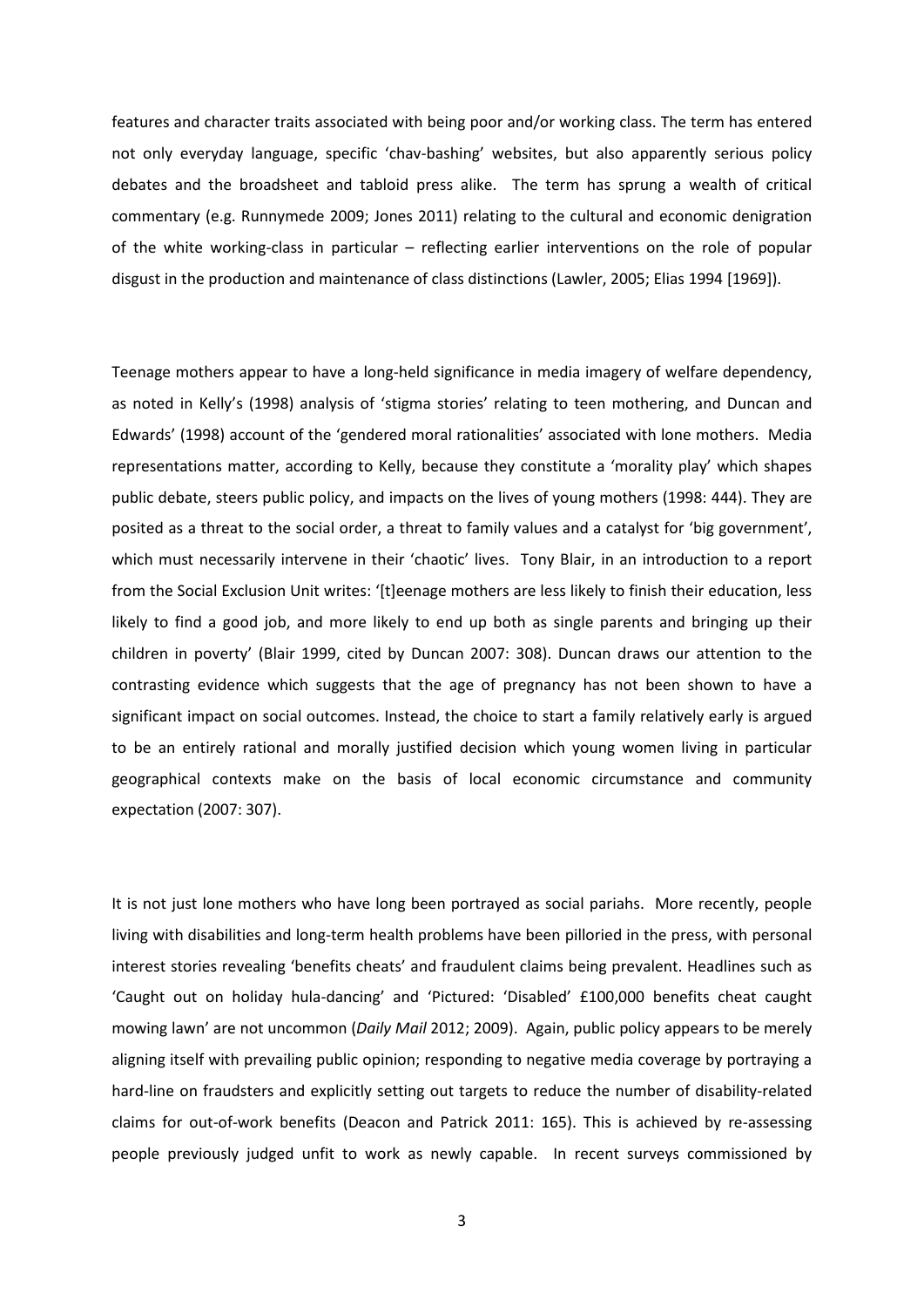disability charity, *Scope*, disabled respondents have reported that they had felt an increase in hostility directed at them in public. They put this down to negative media portrayals and to people claiming benefits to which they are not entitled, suggesting that perceptions of disability-related benefit fraud are equally wide-spread amongst people with disabilities (Scope 2012). The Chief Executive of *Scope*, Richard Hawkes, stated that: 'It is telling that these figures come as the Government continues to put the issue of weeding out illegitimate claimants at the heart of its welfare rhetoric'.

Whilst the lifestyles and character traits of these groups are often given particularly detailed treatment in media representations of welfare dependents, the very notion of dependency itself is given special value as an intergenerational cultural phenomenon by cabinet ministers. George Osborne and Ian Duncan-Smith (2012) have continuously restated their claims that the New Labour Government 'created a culture of dependency', and intergenerational 'cultures of worklessness' (DWP 2012), whilst David Cameron (2008)) has previously described how the children of our 'broken society' are:

'[r]aised without manners, morals or a decent education, they're caught up in the same destructive chain as their parents. It's a chain that links unemployment, family breakdown, debt, drugs and crime'.

Cameron was responding to media reports of the involvement of Karen Matthews in the disappearance and subsequent recovery of her daughter in West Yorkshire in 2008. Another infamous recent example is the case of Mick Phillpot from Derby, whose 'welfare dependency' was portrayed by both politicians (David Cameron and George Osborne) and the media as the root of his violent behaviour (Tapsfield 2013). The media reporting of such cases is indicative of the way in which stories of criminality have been used to justify anti-welfare arguments in UK political debate (Mooney and Neal 2010). Harrowing, violent, anti-social, and often involving children, these stories are paraded as evidence of the treachery of the welfare state, its support for undesirable behaviour and its role in sustaining problematic lifestyle choices and 'trapping' families in poverty. This was similarly the tenor of Channel Four's *Benefits Street*, which was often voyeuristic in its portrayal of some of the residents' criminal drug-related activities and in the insinuation of welfare fraud amongst its key characters. The producers and interviewers involved in this programme evidently set out to ask questions about the behavioural effects of living on welfare benefits in the UK today. Clearly some segments of the media deal in these kind of extremes because they are more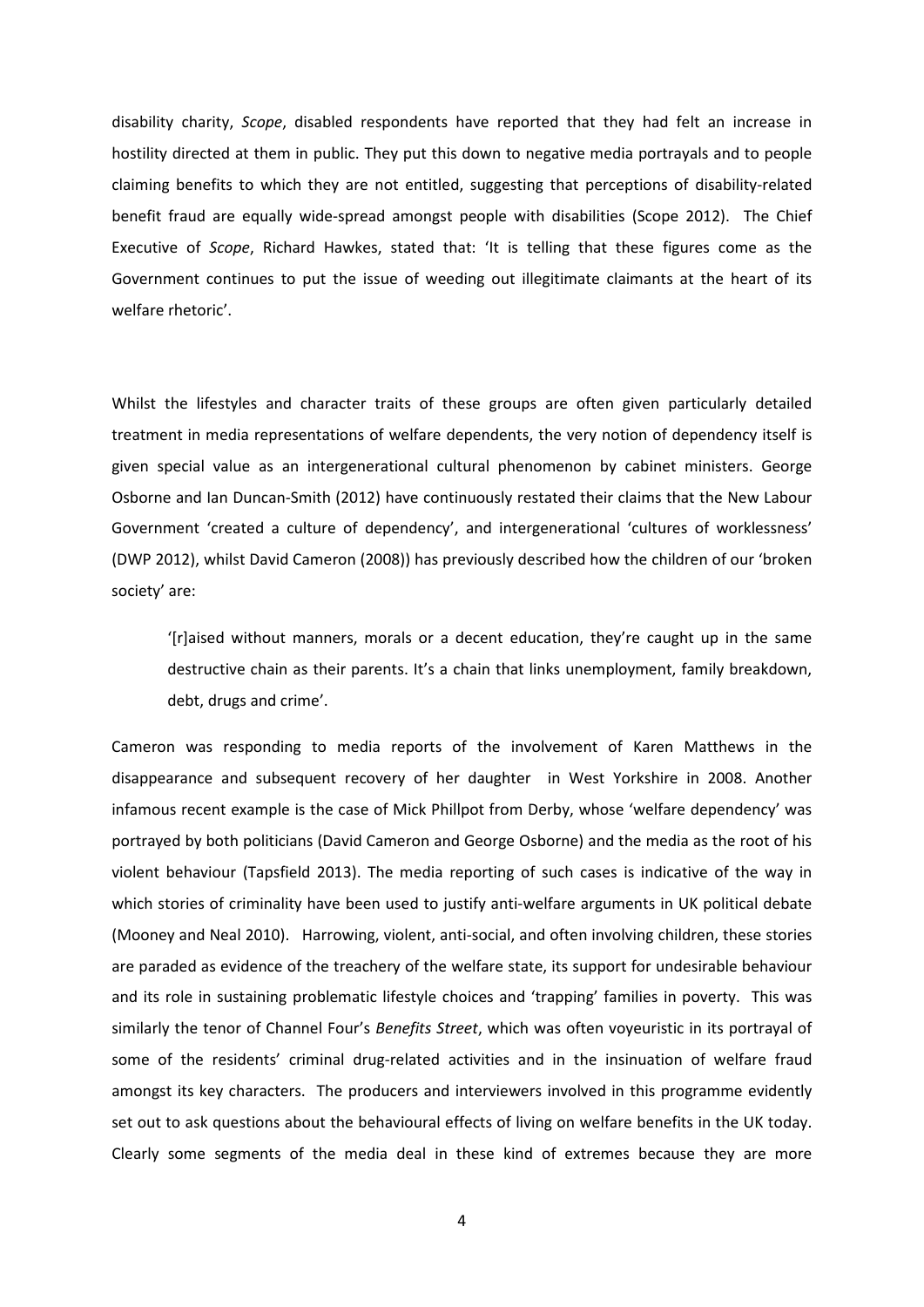'entertaining' and offer easy explanation for the conduct of those characters to whom we are introduced on screen and in print. But for those interested in the research evidence, the very notion of 'cultures of welfare dependency' is not something which stands up to scrutiny (MacDonald *et al.* 2014). Rather, we need to take seriously the imperative to think sociologically and geographically about those depicted in personalised and behavioural terms as the so-called 'underclass' by influential scholars such as Charles Murray (1990). The cultures of poverty thesis, according to Bagguley and Mann (1992) is part of a methodological misstep, the well-known 'ecological fallacy' – where census data in specific geographical areas (e.g. on poverty, crime, educational achievement, single parenthood) are aggregated in order to make false inferences about the individual behaviours of people in that area. In other words, the correlation of crime with poverty is taken to mean that poverty *causes* crime, and this is reflected in the associations between benefits claimants and criminality. Furthermore, what *Benefits Street* failed most explicitly to do was in any way attempt to understand the specific geographical context in which the residents of James Turner Street lived – a context revealed by local historian, Carl Chinn (2014) – as one characterised by significant economic decline in the former industrial heartlands of the West Midlands.

### **Relational geographies of welfare**

Whether it is an ideological conspiracy to demonise the poor, or whether ongoing deliberations concerning the structural causes of poverty and welfare needs simply doesn't sell papers and win TV ratings is a moot point. But certainly, the above stories, and *Benefits Street* alike are pre-occupied with uncovering salacious detail, 'unusual' sexual activity, drug and alcohol use and criminal behaviour, which become associated if not correlated with the apparently self-defeating 'dependency' of their main protagonists on state benefits. But what other forms of dependency, dependence and independence do such stories silence? By taking a geographical approach to the welfare imaginary, we can begin to unpack specific relations of interdependency which might challenge dominant discourses which have a limited focus on character, moral and behavioural arguments. Fraser and Gordon's (1994) seminal work on the historical emergence and residual traces of the keyword of 'dependency' is an important starting point for such an approach. They show how dependency has come to signify an incomplete, infantilised and gendered state which carries with it the stigma that we associate with the phrase 'welfare dependency' in the UK and USA today. This is contrasted with past meanings of dependence, which in pre-industrial societies was very much the social norm, referring to anybody who worked for a living (contrasted only to those lucky few with 'independent wealth/means'), and conferring social order, reliability and appropriate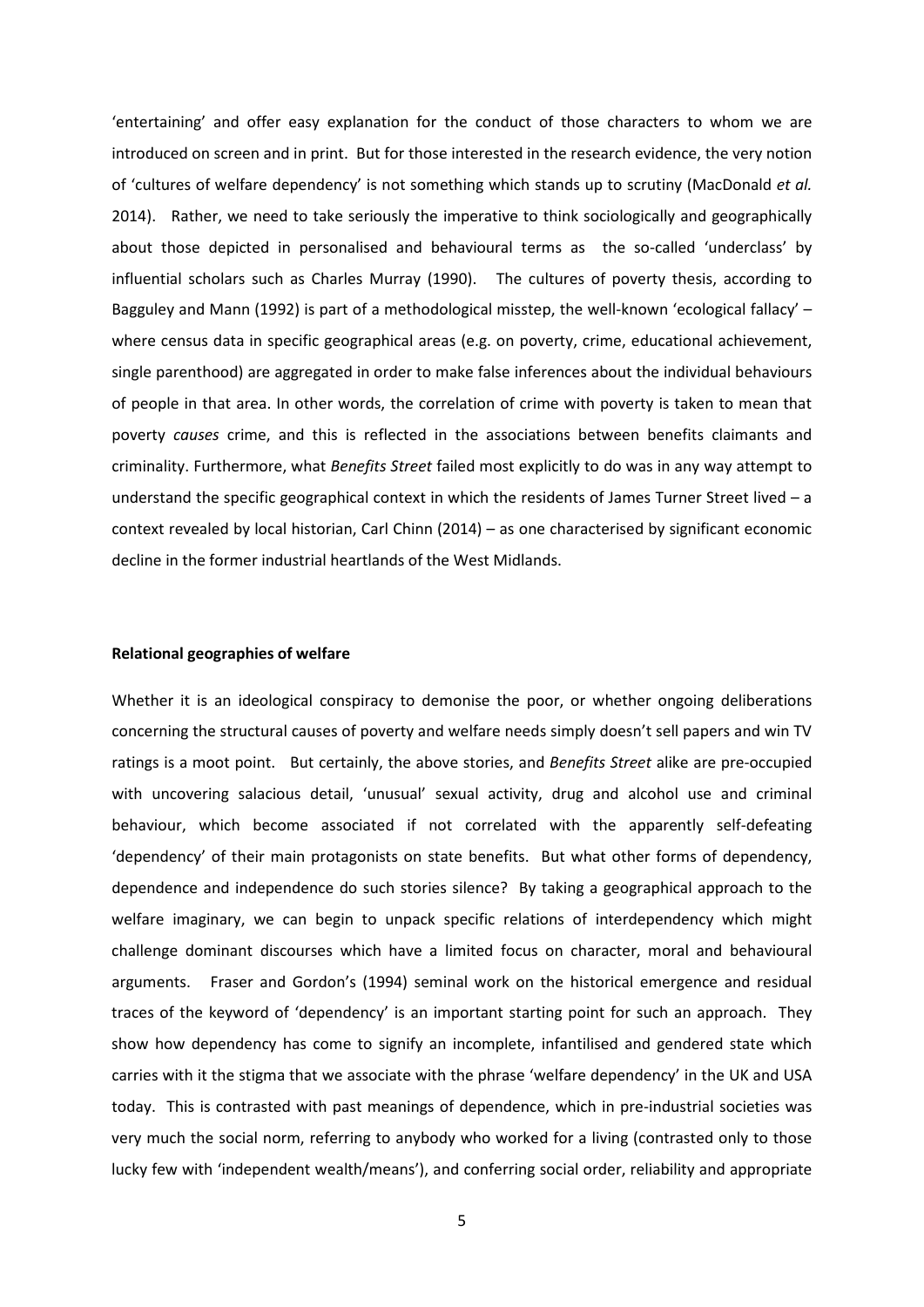deference. They note that the 'semantic geography of dependency shifted significantly' (1994: 314) during the industrial era. This was the period in which dependency developed moral, psychological and behavioural connotations, associated both with liberationist political movements which sought independent citizenship as their ideal, and with the idea that waged labour was the only route to that ideal. This placed a stark moral dividing line between the worker and 'the pauper' (p316) which also began to hold the latter to account for his character defects, idleness and reliance on charity. This gendered figure was not able to look after his own family; the aspiration for independence soon being almost entirely absent from the idealised behaviours of the necessarily dependent and weaker woman. A fundamental point to note from their detailed exploration of this keyword is the process by which *economic* relations of dependency gradually became exempted from the negative portrayal of dependency in general. It was fine to be dependent on and subordinated to capital through waged-work but other forms of dependency were to be avoided; such residual dependency was explained away as a weakness of character.

Fraser and Gordon's careful account of this lineage of dependency sheds light on how the contemporary 'semantic geography of dependency' has come about. In eliminating capital-labour relations from the negative connotations of dependency, structural inequalities are obscured. These are the inequities which work together to logically re-produce workers' *dependence on regional geographies of employment,* their *low-wage dependence*, , and the state's *dependence on new migrant divisions of labour* for economic growth. First, any account of welfare dependency which fails to take into account the regional disparities in welfare take-up, and their negative correlation with employment opportunities falls short in explaining why it is that people claim welfare benefits. As Hamnett (2013: 4) has demonstrated, claims for Job Seekers Allowance, housing and disability benefits are most commonplace in old industrial and mining areas and deprived areas of London, and reflect a well-established north-south divide in the nation's economic prosperity. He argues that current welfare reforms will succeed only in widening the gap between areas of deprivation and prosperity along the these regional lines. The worst affected local authorities have been identified by Beatty and Fothergill (2013: 3) as those located in the UK's most deprived counties, and will lose around 4 times as much in terms of welfare funding than those least affected. Second, it is now increasingly recognised that poverty cannot simply be explained away by narratives of the 'workshy scrounger' as Delingpole would have us believe. Research has provided evidence that the majority of those living in poverty are those who live in households in which at least one person is working, amounting to 6.1 million people (Aldridge *et al* 2012). This makes welfare claiming much more of a mainstream experience and concern, with an estimated 70% of the UK's households in receipt of at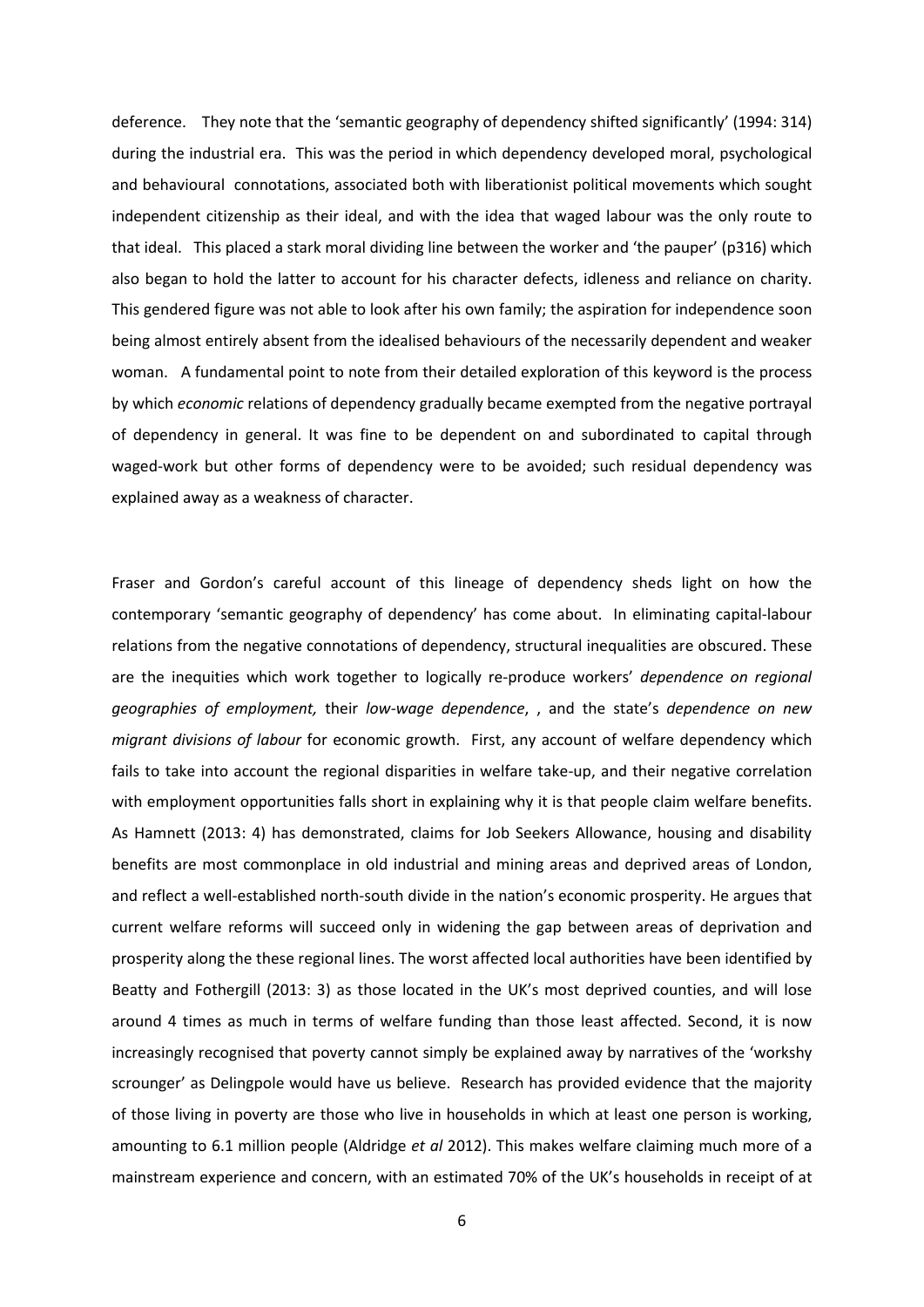least one benefit (Hamnett, 2013: 4). Such workers, simply put, are paid a wage which is below the level required to maintain a minimum standard of living, with dependence on high-cost personal credit commonplace. Furthermore, the real cost of out-of-work benefits is often over-estimated in relation to the welfare bill for pensions and in-work benefits such as tax credits, obscuring the significant role that the British state plays in subsidizing the low-wages paid by employers in order to meet this minimum standard of living for the 'hard-working families' so beloved of political rhetoric. Third, the personalisation and moralisation of welfare dependency conceals the dependence of the UK economy on taking advantage of global economic inequalities which provide a ready pool of relatively cheap migrant workers who keep global cities such as London and key UK industries working. Such workers, as May *et al.* (2007) show, disproportionately work in elementary occupations paying the lowest wages (domestic workers, cleaners, caretakers, porters, refuse collectors and labourers, retail and hospitality staff). They often have limited access to pensions, sick, holiday and maternity pay. They are flexible to the point of disposability, and are thus a highly attractive prospect to employers who must navigate the boom-bust tendencies of global capitalism. But far from a straightforward local consequence of broader global forces, May and colleagues argue that successive UK state policies actively de-regulating the labour market, reforming welfare to incentivise work and managing migration to facilitate a new 'reserve army of labour' have actually brought this set of interrelated dependencies to bear.

In the absence of any serious prospect of mainstream political opposition to this wider economic status quo it is perhaps unsurprising that facile explanations for dependency are offered. In order to side-step the far-reaching consequences of addressing negative aspects of free-market capitalism and income polarisation, the negative traits of dependency are transferred onto specific characters who take on the persona of the weak, vulnerable, incomplete, unmotivated and ill-disciplined figures to be laughed at, disgusted by and condemned. It is these figures who are invoked in the justification of a behaviouralist imperative for welfare reform. This is manifest in: welfare-to-work programmes which seek to address the deficient 'employability' of job-seekers, or otherwise mandate unpaid work; conditional welfare programmes which set evermore intensive and interventionist work-focussed interviews and tougher conditions for the receipt of benefits (not least, the withdrawal of income support and the expectation that parents with children of school age should be working rather than caring for their children, as identified by Whitworth and Griggs (2013)); sanctions and benefits withdrawal for welfare claimants who do not comply with these conditional welfare programmes, already commonplace in the USA (Schram *et al.* 2010); and pilot policy initiatives which have aimed to measure and modify the psychological traits of job-seekers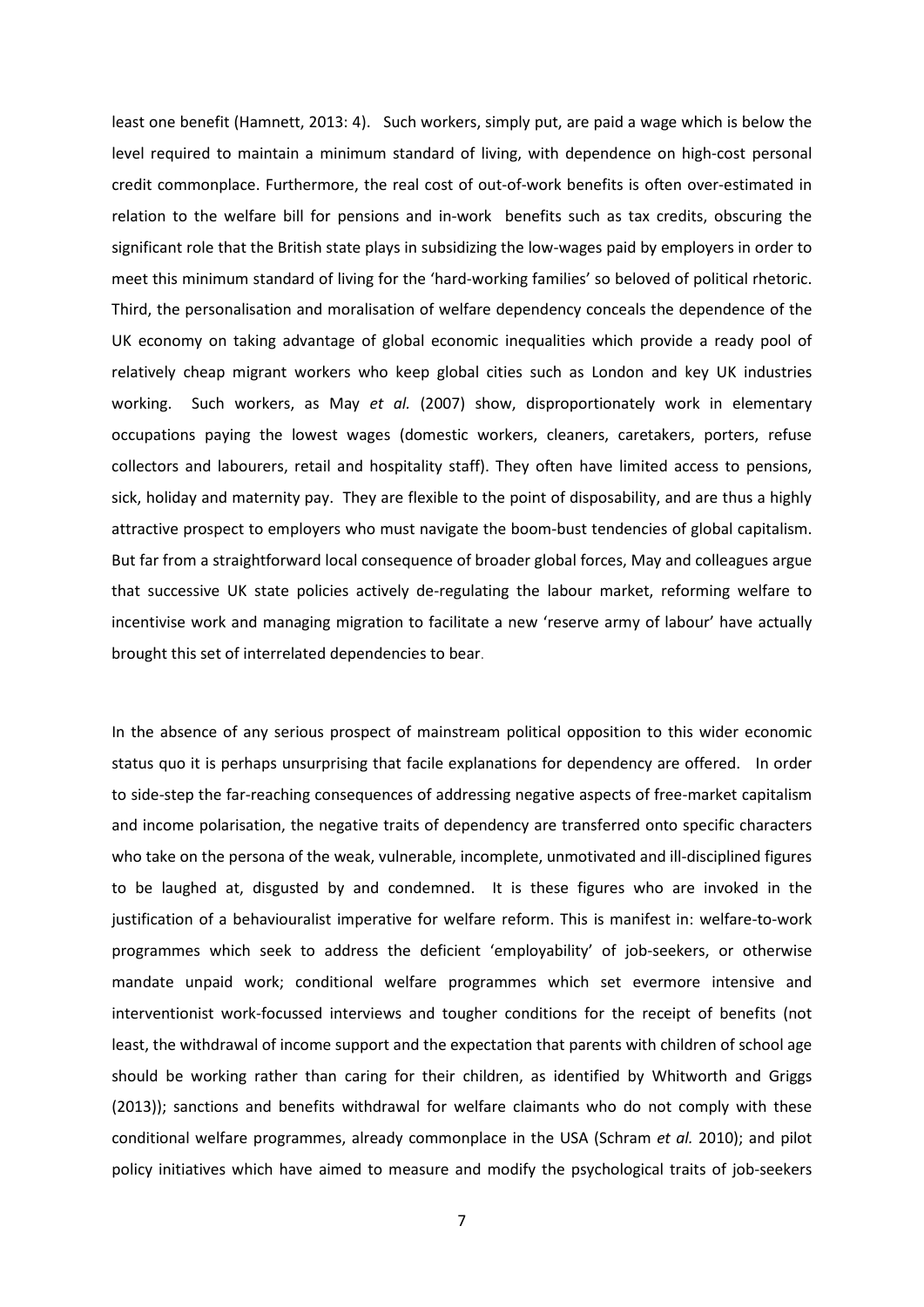(Cromby and Willis 2013). It has therefore been noted that the reform of the welfare system may be part of a wider political agenda of behavioural change associated with libertarian paternalism (Standing 2011; Harrison and Hemingway 2014). This 'behaviour change agenda' thus distinguishes between the highly paternalistic techniques of conditional welfare which are evidently targeted at low-income groups, and a relatively liberal regulatory approach directed towards the arguably equally 'anti-social' or self-excluding rich, who's behaviour remains relatively untouched. As such, the 'othering' effects of media representations of welfare dependency are of critical importance in understanding how the welfare policy debate becomes decontextualized from its relational geographies and interdependencies.

Channel 4's *Benefits Street* was at once decried for its demonization and stereotyping, and celebrated as a realistic portrayal of the lives of welfare claimants which opened up public debate on the current direction of welfare reform through an 'entertainment' format. Seen in the context of a much longer set of divisive representations of the 'underclass' and the '(un)deserving' poor, and in light of the changing meanings of dependency itself, we can begin to see how telling welfare stories as a morality play provides a script for welfare state reforms based on selective behavioural interventions targeted at specific social groups. Whilst there are certainly welfare rights groups and third sector organisations, who despite cuts to their own funding, strive to give voice to those who are vilified in the press, there is little reason to be optimistic that they will be successful in protecting the welfare state as we knew it. With this general direction of travel, there may be every reason for commentators such as Delingpole to proclaim the end of the 'welfare gravy train', specifically in anything like its universal, redistributive and non-conditional guise. In the meantime, however, there is an urgent need to understand sociologically and geographically the dynamic, co-constitutive and contingent relationship between media representations of welfare dependency, public opinion and the current political struggle for welfare reform.

### **Footnotes**

[1] In 2006, James Delingpole wrote in the Times of the enduring comedic value and political salience of of Vicky Pollard: "she embodies with such fearful accuracy several of the great scourges of contemporary Britain: aggressive all-female gangs of embittered, hormonal, drunken teenagers; gym-slip mums who choose to get pregnant as a career option; pasty-faced, lard-gutted slappers who'll drop their knickers in the blink of an eye; dismal ineducables…" (Delingpole, Times, 13 April 2006)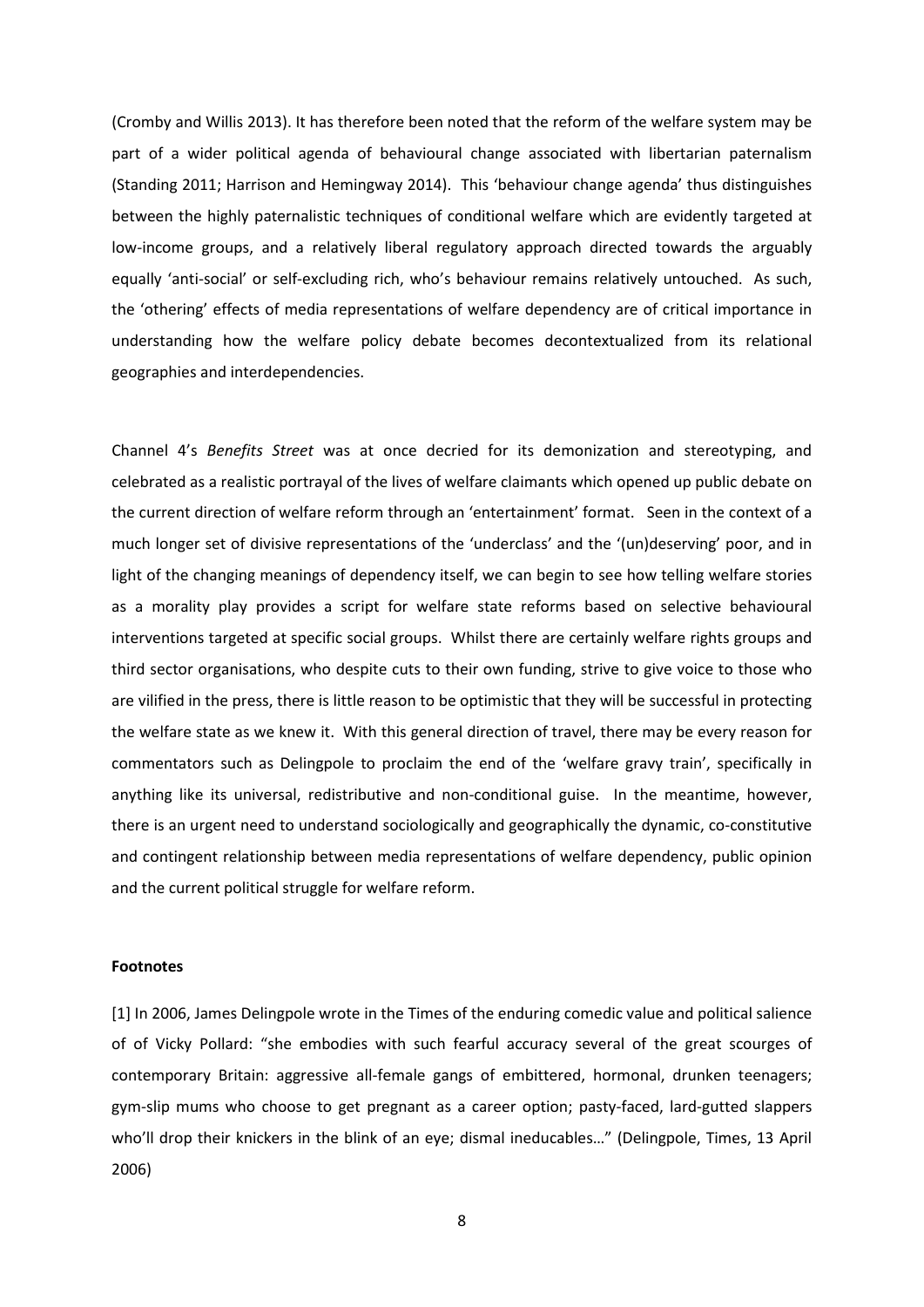[2]<http://www.channel4.com/programmes/benefits-street/episode-guide> (accessed 10/04/14)

### **References**

ALDRIDGE, H., KENWAY, P., MACINNES, T. and PAREKH, A. (2012) *Monitoring Poverty and Social Exclusion*. Joseph Rowntree Foundation (JRF), York. [http://www.jrf.org.uk/publications/monitoring](http://www.jrf.org.uk/publications/monitoring-poverty-2012)[poverty-2012](http://www.jrf.org.uk/publications/monitoring-poverty-2012)

BAGGULEY, P. and MANN, K. (1992) 'Idle Thieving Bastards? Scholarly Representations of the Underclass'' *Work, Employment & Society* 6 (1), pp.113-126.

BEATTY, C. and FOTHERGILL, S. (2013) *Hitting the poorest places hardest: The local and regional impact of welfare reform.* Centre for Regional Economic and Social Research, Sheffield Hallam University, Sheffield. Available at: http://www.shu.ac.uk/research/cresr/hitting-poorest-placeshardest-local-and-regional-impact-welfare-reform-pdf-535mb

CAMERON, D. (2008) 'There are 5 million people on benefits in Britain. How do we stop them turning into Karen Matthews?' Daily Mail, 8<sup>th</sup> December

CHINN, C. (2014) 'Hard times are nothing new on Benefits Street' *Birmingham Mail* 10<sup>th</sup> January 2014.

CROMBY, J. and WILLS, M.E.H. (2013) 'Nudging into subjectification: Governmentality and psychometrics' *Critical Social Policy.* Online before print, doi: 10.1177/0261018313500868

DAILY MAIL (2012) 'Caught out on holiday hula-dancing' *Daily Mail*, 26<sup>th</sup> November

DAILY MAIL (2009) 'Pictured: 'Disabled' £100,000 benefits cheat caught mowing the lawn' *Daily Mail,* 30<sup>th</sup> January.

DEACON, A. and PATRICK, R. (2011) 'A new welfare settlement? The Coalition government and welfare-to-work' , in H.Bochel (Ed.) *The Conservative Party and Social Policy.* The Policy Press, Bristol, pp.161-180.

DELINGPOLE, J. (2006) 'A conspiracy against chavs? Count me in', *The Times*, 13 April, p. 25.

DELINGPOLE, J. (2014) 'Benefits Street is unrepresentative. Really?' *The Telegraph*, 14<sup>th</sup> January.

DEPARTMENT FOR WORK AND PENSIONS (DWP) (2012) *Social Justice: Transforming Lives.* The Stationery Office, London.

DUNCAN, S. (2007) 'What's the problem with teenage parents? And what's the problem with policy?' *Critical Social Policy* 27 (3), pp307-334.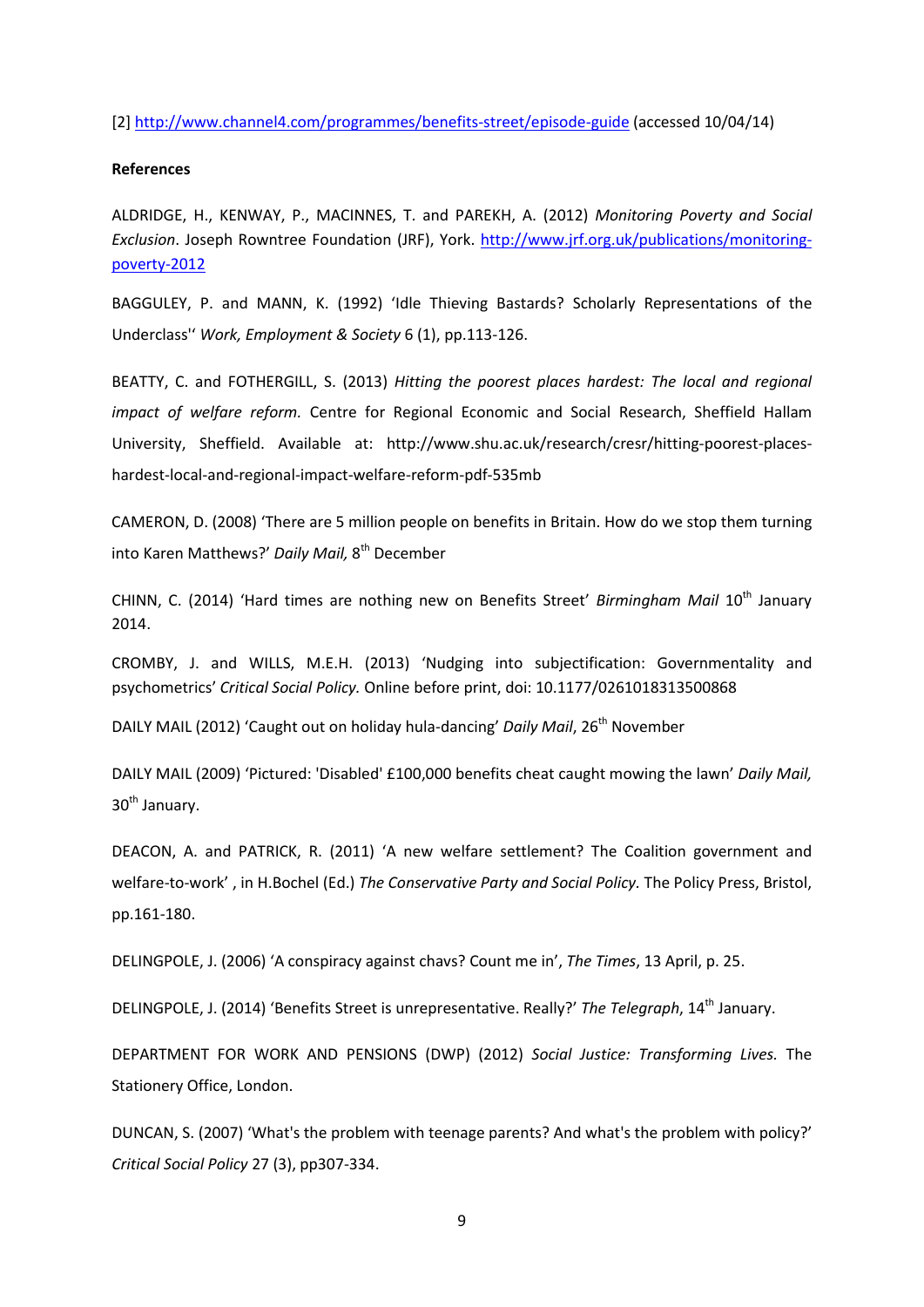DUNCAN, S. and EDWARDS, R. (1999) *Lone mothers, paid work and gendered moral rationalities.* Macmillan, Basingstoke.

ELIAS, N. (1994 [1969]) *The Civilizing Process: the history of manners and state formation and civilization* translated by Edmund Jephcott. Blackwell, Oxford.

FRASER, N. and GORDON, L. (1994) 'A Genealogy of Dependency: Tracing a Keyword of the U.S. Welfare State' *Signs* 19 (2), pp.309-336.

HAMNETT, C. (2013) 'Shrinking the welfare state: the structure, geography and impact of British government benefit cuts' *Transactions of the Institute of British Geographers.* Early online: doi: 10.1111/tran.12049.

HARRISON, M. and HEMINGWAY, L. (2014) 'Social policy and the new behaviourism: towards a more excluding society' in M.Harrison and T. Sanders (Eds.) *Social Policies and Social Control: new perspectives on the 'not-so-big society'*. Policy Press, Bristol, p23.

JONES, O. (2011) *Chavs. The Demonization of the Working Class.* Verson, London.

KELLY, D.M. (1998) 'Stigma Stories. Four Discourses About Teen Mothers, Welfare, and Poverty' *Youth Society* 27 (4), pp.421-449.

LAWLER, S. (2005) 'Disgusted subjects: the making of middle-class identities' *The Sociological Review*  53 (3),pp. 429–446.

MACDONALD, R., SHILDRICK, T. and FURLONG, A. (2014) 'In search of 'intergenerational cultures of worklessness': Hunting the Yeti and shooting zombies' *Critical Social Policy* 34 (2), 199-220.

MAY, J., WILLS, J., DATTA, K., EVANS, Y., HERBERT, J. and McILWAINE, C. (2007) Keeping London working: Global cities, the British state, and London's new migrant division of labour. *Transactions of the Institute of British Geographers*, 32, pp.151-67.

MISRA ,J., MOLLER, S. and KARIDES, M. (2003) 'Envisioning Dependency: Changing Media Depictions of Welfare in the 20th Century' *Social Problems* 50 (4) (November 2003), 482-504.

MOONEY, G. and NEAL, S. (2010). 'Welfare worries': mapping the directions of welfare futures in the contemporary UK' *Research, Policy and Planning*, 27(3), pp. 141–150.

MURRAY, C., (1990) *The Emerging British Underclass*. IEA Health and Welfare Unit, London.